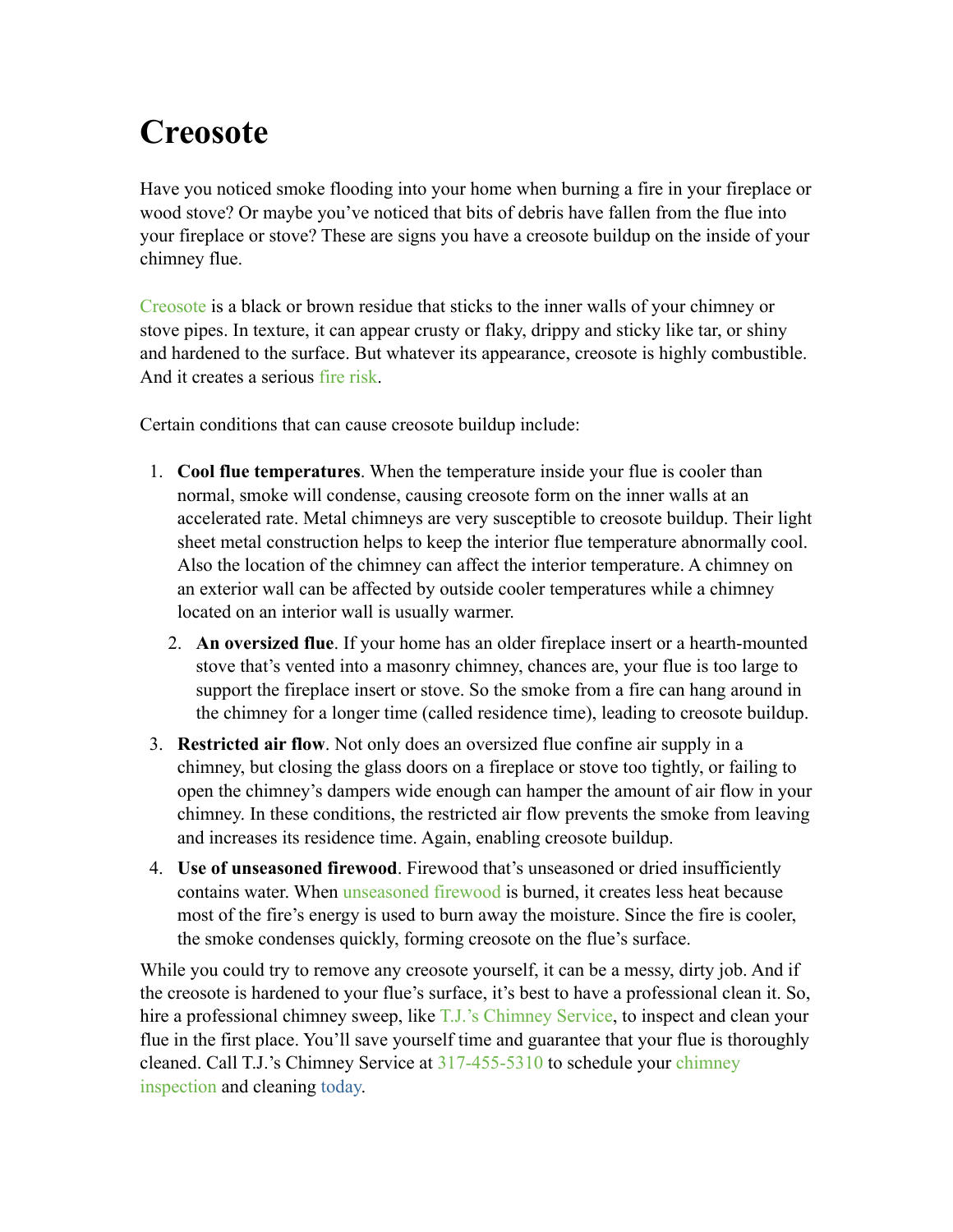## **Stages**



### **What is Creosote?**

Creosote is actually just one of the components in the stuff (aside from the ash) that's left over when wood is burned. The whole mix of tar and creosote and soot is commonly called creosote. The term is almost exclusively used when talking about burning wood. If discussing soot resulting from burning oil, or even gas, this is just soot and it's just called soot. Though the black residue in the chimney from burning wood is called creosote, it is in fact mostly tar.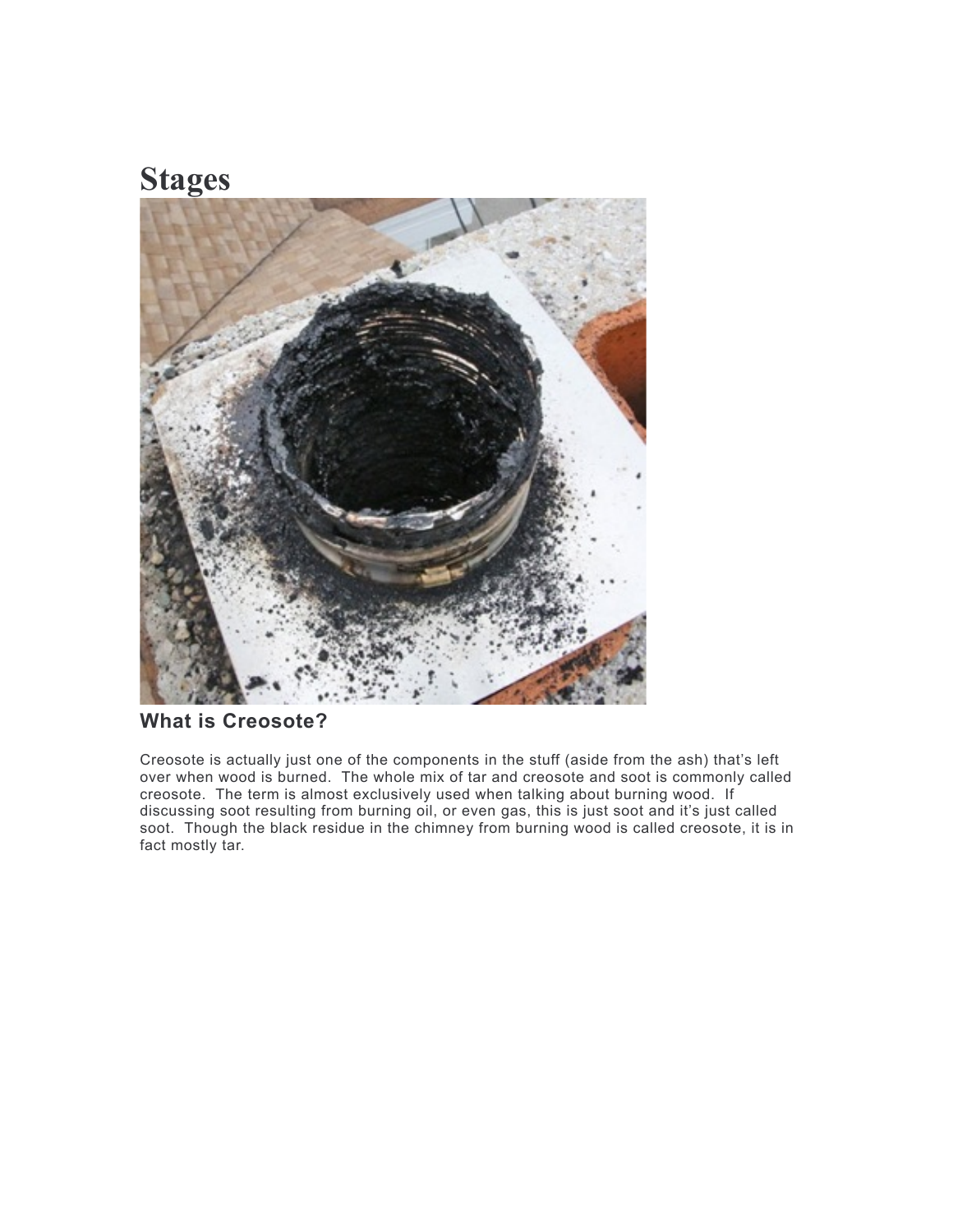

There are, generally speaking, three types of creosote are found in chimneys and they are usually called 'stages' or 'degrees.' All three forms are all combustible and should be removed.

### **First Degree Creosote Buildup**

First degree creosote has a high percentage of soot and can be removed from a chimney effectively with a chimney brush. First degree creosote develops when there is a relatively good combustion of the wood and/or relatively high flue gas temperatures.

This describes an open fireplace. The burning wood had lots of air for the combustion process and the heat flies up the chimney. These are best conditions for a chimney.

### **Second Degree Creosote Buildup**

Second degree creosote is a bit trickier. This creosote buildup is generally in shiny black flakes. Imagine dry, hard tar corn flakes, and in greater volume than first degree creosote. It's not as easy to brush away, but still fairly removable. It would be difficult to describe all the situations where 2nd degree creosote develops, but suffice to say it will occur where the incoming air is restricted. This describes [wood stoves](https://www.highschimney.com/wood-stoves/) and fireplaces with glass doors.